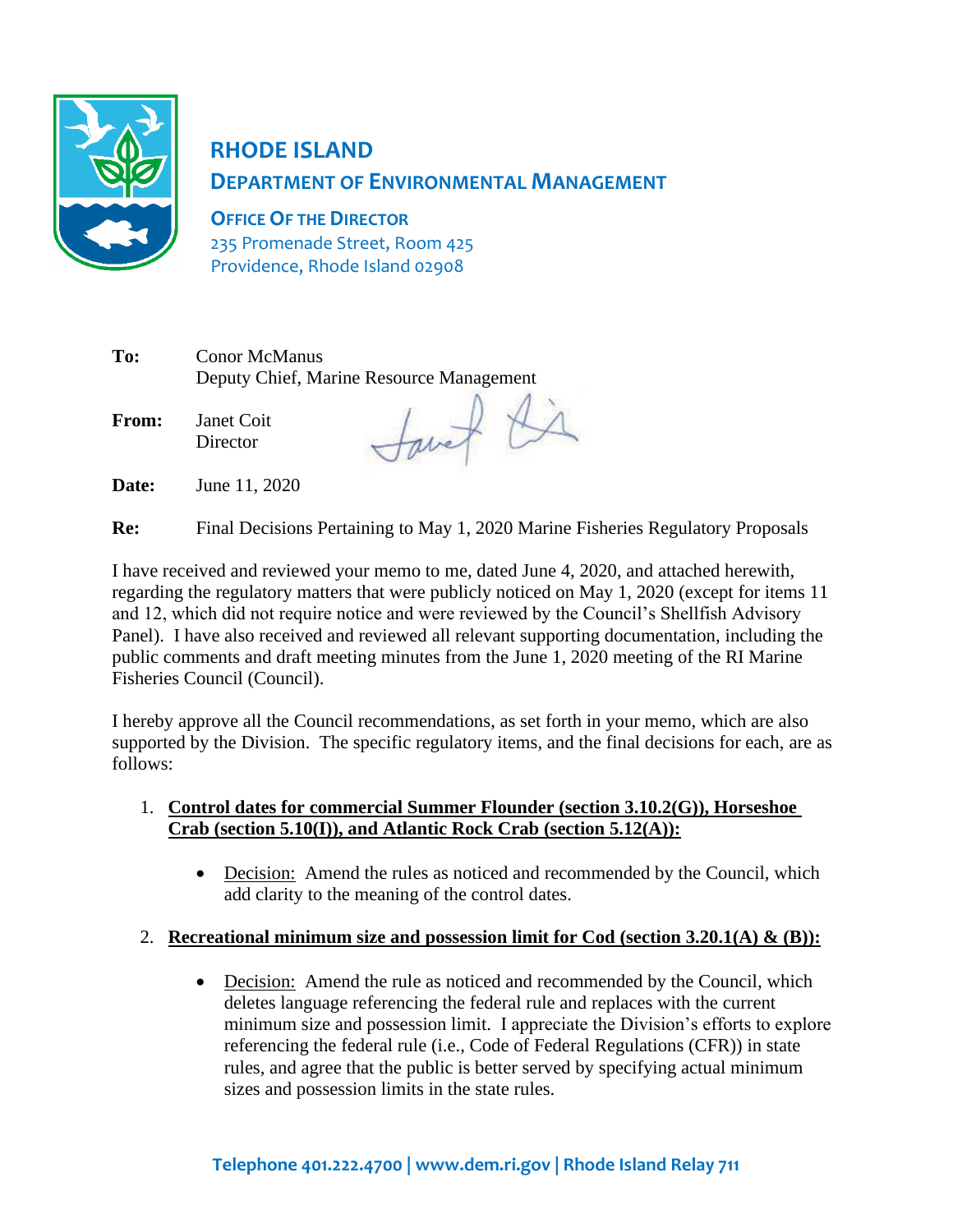# 3. **Recreational possession limit for American plaice (section 3.13.1(C)), Haddock (section 3.21.1(C)), Pollock (section 3.24.1(C)), Yellowtail flounder (section 3.28.1(C)) and Witch flounder (section 3.31.1(C)):**

• Decision: Amend the rules as noticed and recommended by the Council, which renders the rules consist with federal rules on these species.

# 4. **Sub-period dates for commercial Bluefish possession limit (section 3.18.2(B)):**

• Decision: Amend the rule as noticed and recommended by the Council, which reinstates the sub-period dates of May 1 – November 15 and November 16 – December 31 for commercial bluefish.

# 5. **Use of circle hooks in Coastal Shark fishery (section 3.19.1):**

• Decision: Amend the rules as noticed and recommended by the Council, which remove the definition of "circle hook" from the coastal shark section in Part 3- Finfish, since the term is already defined in the Part 1.

#### 6. **Incidental catches in the fisheries for Weakfish (section 3.29.2(B)(3)), Sakonnet River Bay Quahaug (section 4.12.2(J)(2)), and American Lobster (section 5.8.1(L)):**

• Decision: Amend the rules as noticed and recommended by the Council, which replace "bycatch" with "incidental catch" for these species, thereby characterizing more accurately the unintended harvest of non-targeted marine species that are retained for sale or personal use.

#### 7. **Whelk minimum size (section 4.9(G)):**

• Decision: Amend the rule as recommended by the Council and supported by the Division, which removes from rule both the length and width measurement metrics for whelk and replaces them with a shell height of 2¼". I appreciate the Division's efforts to work with industry on this issue, and commend the sound outcome. I direct the Divisions of Marine Fisheries and Law Enforcement to conduct outreach to help assure that harvesters are aware of this new measurement metric, closely monitor compliance, and conduct additional outreach or analysis as needed to maintain effective management of the species.

# 8. **Boundary descriptions of Shellfish Management Areas (sections 4.12.2(A) through (V)):**

• Decision: Amend the rules as noticed and recommended by the Council, which add longitude and latitude coordinates to shellfish management area boundary descriptions. I appreciate the added clarity provided by including coordinates and updating landmarks. I direct the Division to review all regulations for any other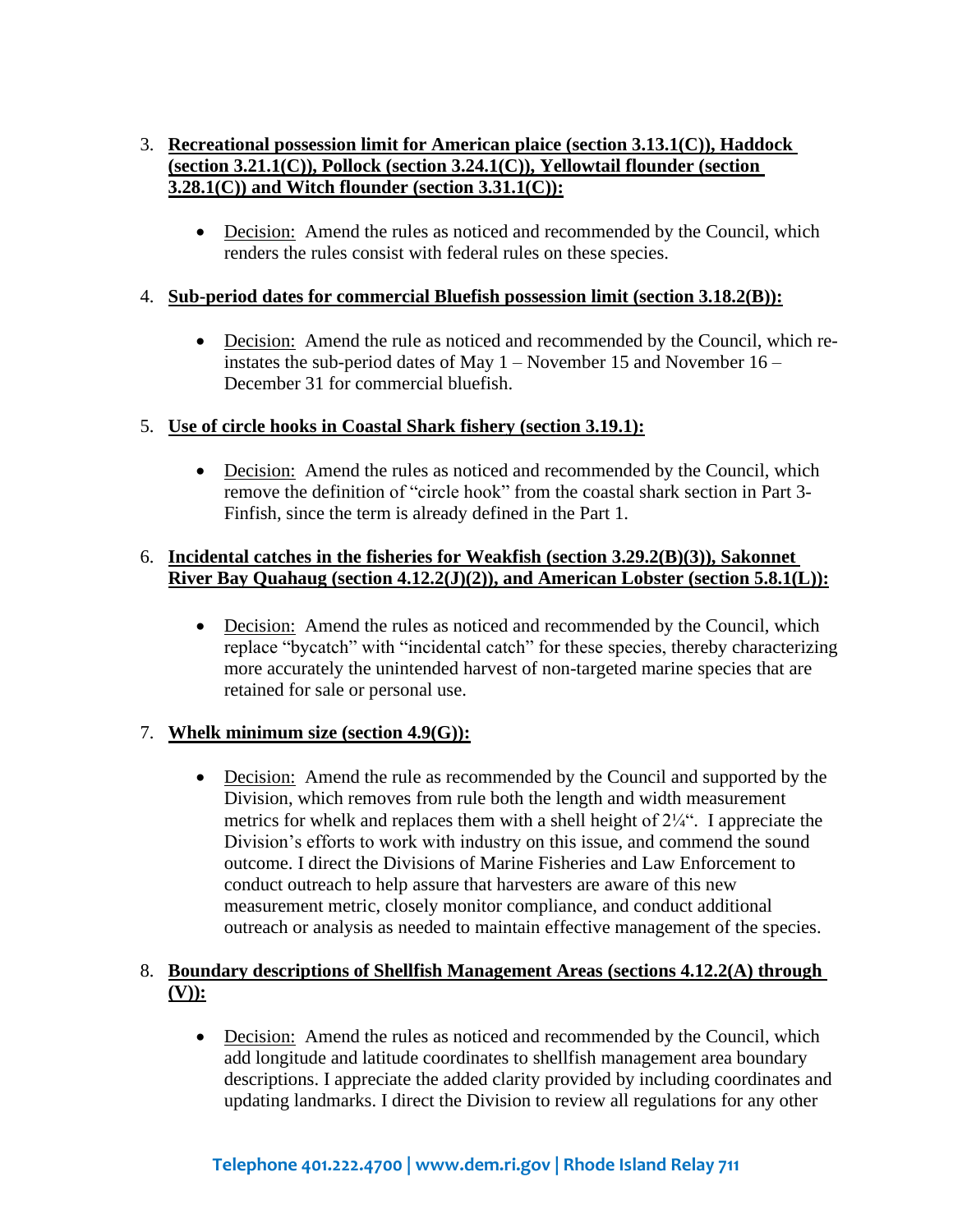areas described where the addition of coordinates is warranted or landmarks are in need of correction.

#### 9. **Bycatch limit for Jonah Crab (section 5.11(B)):**

• Decision: Amend the rule as noticed and recommended by the Council, which renders the regulatory provision pertaining to bycatch limit consistent with the ASMFC's FMP.

#### 10. **Summer Flounder Exemption Certificate:**

• Decision: Amend the rules as noticed and recommended by the Council, which re-locate the rules from Part 3 to a stand-alone rule, and which establish a process for validating legitimate exemption certificates and invalidating illegitimate exemption certificates. I recognize this is a first step toward improving program administration and customer service, and for subsequent determination as to whether expansion of the program to new entrants is warranted.

# 11. **Foster Cove (Ninigret Pond Shellfish Management Area) shellfish harvest closures (section 4.12.2(M)):**

• Decision: Amend the rules as recommended by the Council, which re-establish the shellfishing closures in the Ninigret Pond Northern and Eastern Closed Areas for an additional five years for the purpose of protecting wild oyster broodstock and supporting restoration efforts. I appreciate the Division's ongoing efforts to enhance wild oyster populations in the state, and direct the Division to closely monitor the program's effectiveness over time and report to me and the Council on an annual basis. In keeping with the recommendation of the Council, I also direct the Division to conduct disease testing, if adequate funding sources are available.

#### 12. **Bissel Cove/Fox Island Shellfish Management Area oyster harvest moratorium (section 4.12.2(E)):**

• Decision: Amend the rule as recommended by the Council, which maintains the current oyster harvest moratorium in this shellfish management area for an additional five years for the purpose of supporting restoration efforts. In keeping with the recommendation of the Council. I also direct the Division to conduct disease testing, if adequate funding sources are available. As noted above, I appreciate the Division's ongoing efforts to enhance wild oyster populations in the state, and direct the Division to closely monitor the program's effectiveness over time and report to me and the Council on an annual basis.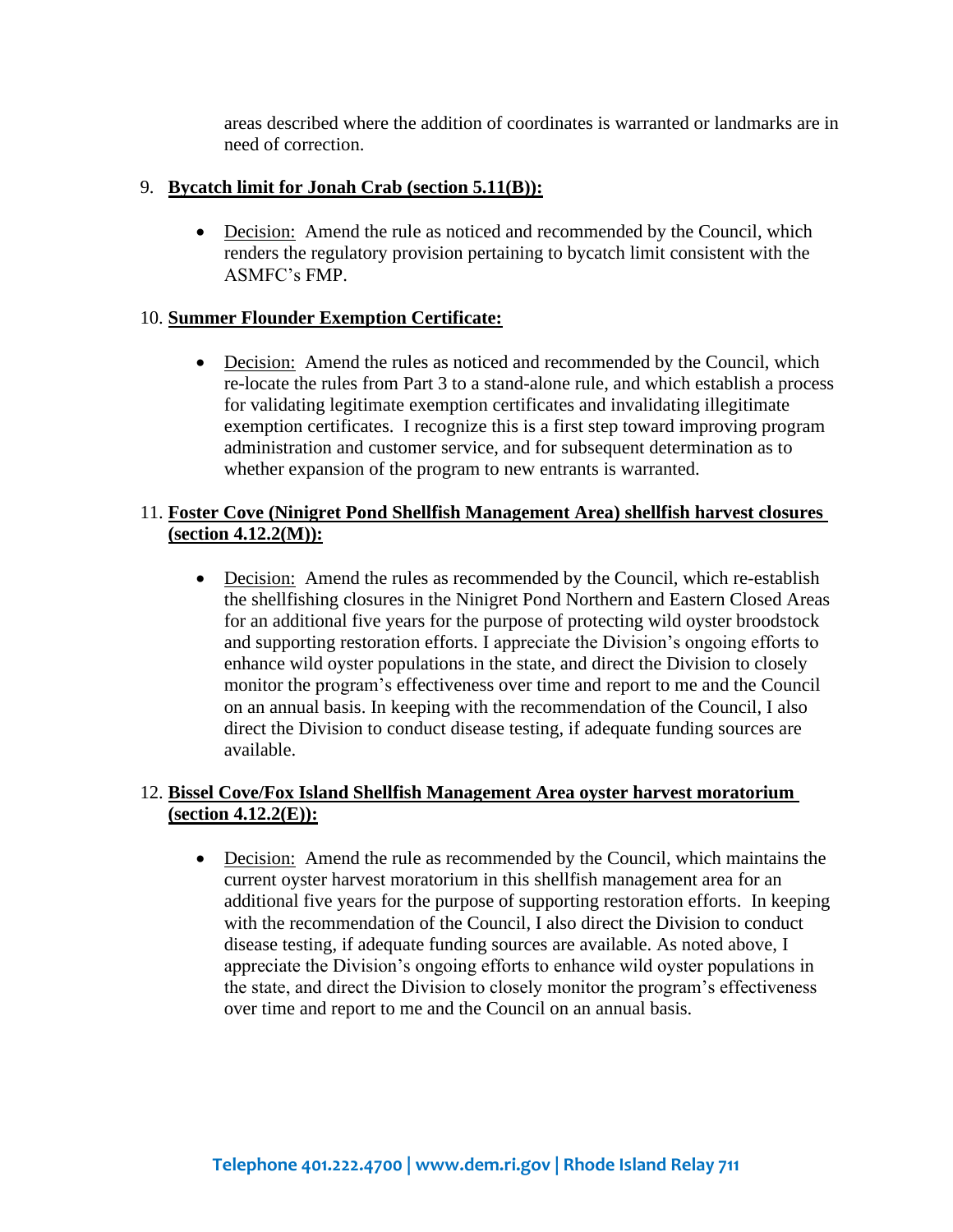

**RHODE ISLAND DEPARTMENT OF ENVIRONMENTAL MANAGEMENT DIVISION OF MARINE FISHERIES** 3 Fort Wetherill Road Jamestown, Rhode Island 02835

# INTER-OFFICE MEMO

- TO: Janet Coit, Director
- FROM: Conor McManus, Deputy Chief

DATE: June 4, 2020

SUBJECT: Decisions regarding proposed amendments to the RI Marine Fisheries regulations that were publicly noticed on May  $1<sup>st</sup>$  and subject to a RI Marine Fisheries Council (RIMFC) on June  $1<sup>st</sup>$ . The public notice folder contains all the necessary documentation related to this hearing, including the public notice, proposed rules, and comments received. Below is a summary of the regulatory items:

#### 3. **Control dates for commercial Summer flounder (section 3.10.2(G)), Horseshoe Crab (section 5.10(I)), and Atlantic Rock Crab (section 5.12(A)):**

- Background: Division proposal to clarify the meaning of control dates currently established in rule(s) but where regulations have not been adopted relative to the control date.
- Proposal: Add a sentence to each of these sections: *"This control date has been established by the Department for potential future use in establishing eligibility criteria for future access to the fishery."*
- Public comments: None provided.
- RIMFC: 7 0 in support as proposed.
- Marine Fisheries: Support as proposed.
- Timing to file: Immediately.

#### **a. Recreational minimum size and possession limit for Cod (section 3.20.1(A) & (B)):**

• Background: This rule was amended resulting from a public hearing in February 2019, at which time the minimum size and possession limit were stricken from rule and replaced with reference to the federal rule. At the time the Division believed that this strategy of referring to the federal rule would be beneficial to both the public and Division in that the rule would be consistently up-to-date without the need to amend the rule when the federal rule changes (the RI rule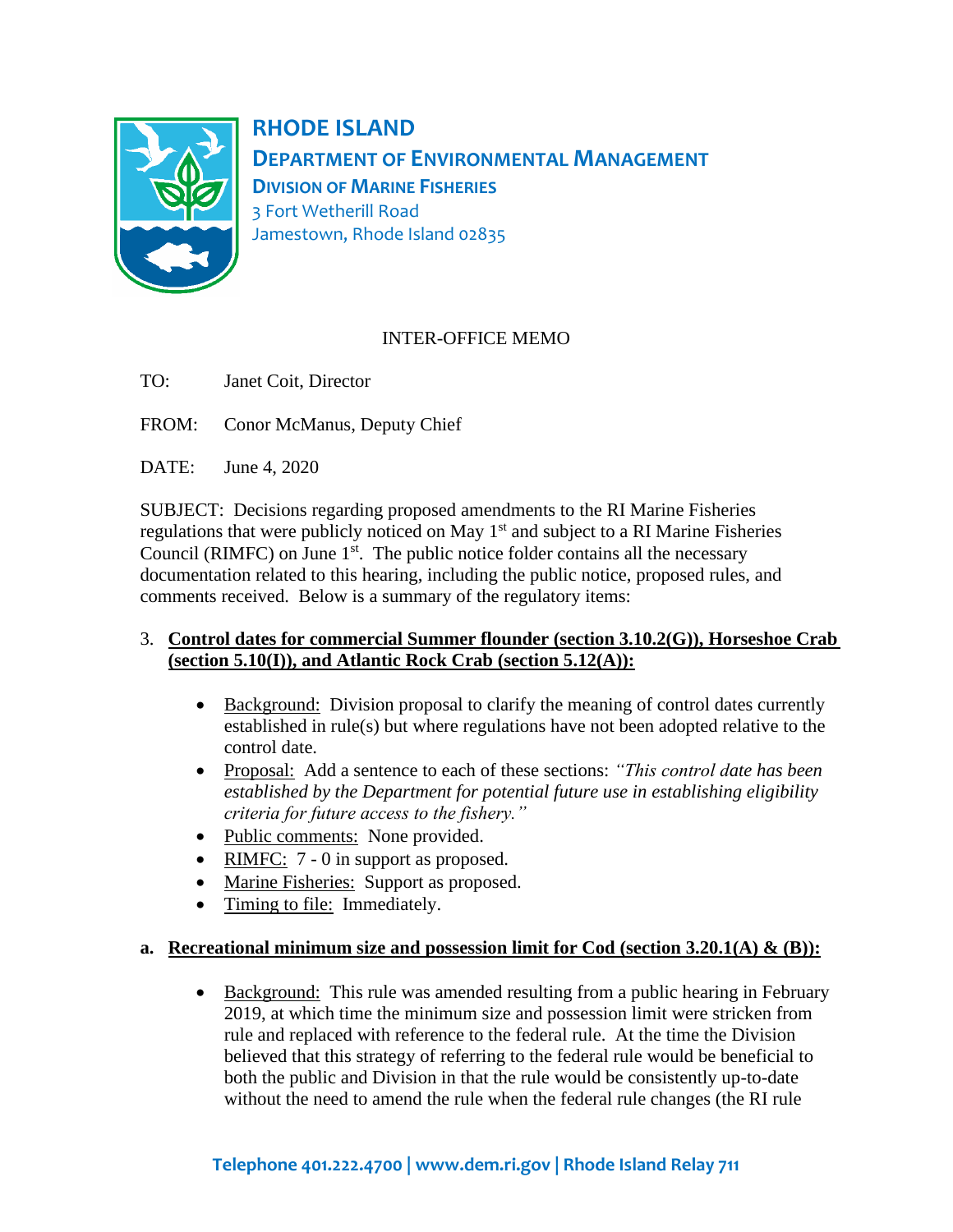mimics the federal rule for FMP compliance). The Division has been investigating adopting this strategy for all groundfish species, however, upon further investigation, it was determined that the federal rule as found in the Code of Federal Regulations (CFR) is not easily located, and that it is therefore best to maintain the actual minimum size and possession limit in the RI rule and remove the reference to CFR.

- Proposal: Delete language referencing CFR and replace with minimum size and possession limit.
- Public comments: None provided.
- RIMFC:  $7 0$  in support as proposed.
- Marine Fisheries: Support as proposed.
- Timing to file: Immediately.

# 13. **Recreational possession limit for American plaice (section 3.13.1(C)), Haddock (section 3.21.1(C)), Pollock (section 3.24.1(C)), Yellowtail flounder (section 3.28.1(C)) and Witch flounder (section 3.31.1(C)):**

- Background: The RI rules mimic the NOAA rules for all groundfish species for compliance with the NOAA FMPs for these species.
- Proposal: Amend/update the recreational possession limit for these species to "unlimited".
- Public comments: None provided.
- RIMFC: 7 0 in support as proposed.
- Marine Fisheries: Support as proposed.
- Timing to file: Immediately.

# 14. **Re-establish sub-period dates for commercial Bluefish possession limit (section 3.18.2(B)):**

- Background: Sub-period hard dates were replaced with "second Saturday in November" and "second Sunday in November" resulting from a public hearing held February 2018 in order to consistently open the sub-periods on a Sunday and avoid confusion regarding possession limits for partial weeks. However, a recent change made to the general provisions in  $(Part 1, section 1.6(E)(5))$  $(Part 1, section 1.6(E)(5))$  regarding partial weeks of weekly possession limits corrects this, and the hard dates are preferred for rule.
- Proposal: Re-instate hard sub-period dates of May 1 November 15 and November 16 – December 31.
- Public comments: None provided.
- RIMFC: 7 0 in support as proposed.
- Marine Fisheries: Support as proposed.
- Timing to file: Immediately.

# 15. **Remove circle hook definition from coastal shark section (section 3.19.1):**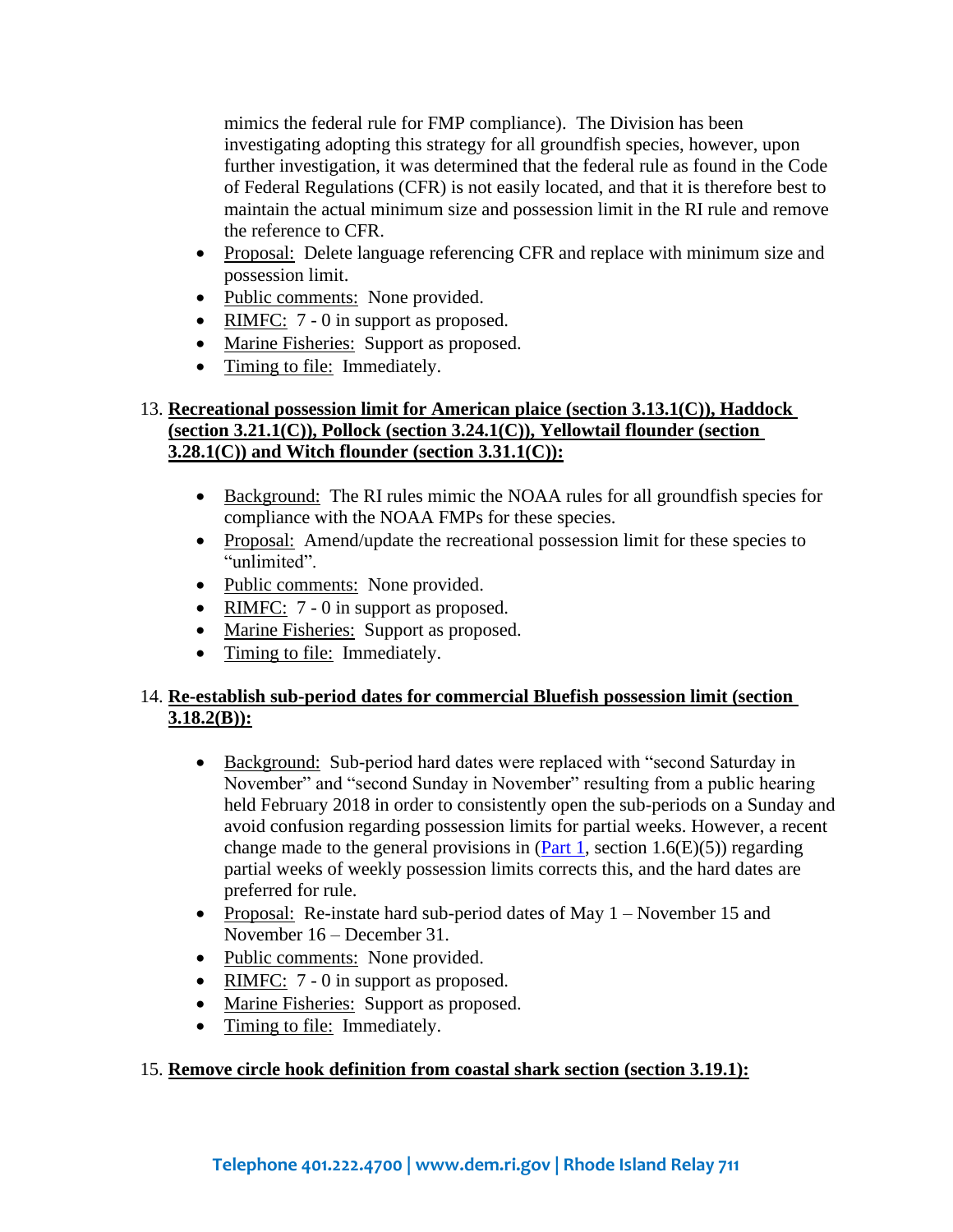- Background: Term is currently only located in section 3.19.1 Coastal Sharks.
- Proposal: Division proposal to remove the definition from Part 3-Finfish, in conjunction with term recently having been added to the definitions section in Part 1, so as to apply more broadly.
- Public comments: None provided.
- RIMFC: 7 0 in support as proposed.
- Marine Fisheries: Support as proposed.
- Timing to file: Immediately.

# 16. **Change "bycatch" to "incidental catch" for Weakfish (section 3.29.2(B)(3)), Sakonnet River bay quahaug possession limit (section 4.12.2(J)(2)), and American lobster (section 5.8.1(L)):**

- Background: The Division determined that "bycatch" as used in these sections was not accurate, in that "bycatch" refers to species not retained. In conjunction with recent amendment to Part 1 which added term "Incidental Catch", which more accurately describes the activity of the unintended harvest of non-targeted marine species that are retained for sale or personal use.
- Proposal: Division proposal to replace "bycatch" with "incidental catch" in these sections.
- Public comments: None provided.
- RIMFC: 7 0 in support as proposed.
- Marine Fisheries: Support as proposed.
- Timing to file: Immediately.

#### 17. **Whelk minimum size (section 4.9(G)):**

• Background: The RI whelk fishery is managed as a mixed-species fishery, including channeled and knobbed whelk, and implements minimum sizes for shell width and shell length. Both shell width and length are problematic metrics, with shell width difficult to measure due to the asymmetrical shape of whelk, and shell length challenging due to frequent breakage of the tip, which can then result in non-compliance after initial harvest due to handling. The Division originally brought this matter to workshop in November 2018 and a public hearing March 2019 at the request of industry to provide clarity to the method for measuring whelk minimum size. At that time no amendments were filed and the Division was directed to *"continue to work with industry to develop improved language and consistent measuring methods"* (see [Director Decision memo dated April 12,](about:blank)  [2019\)](about:blank). The Division then brought the matter back to workshop in March of this year, at which time shell height was introduced by a member of industry as a potential metric for minimum size.

Shell length, width, and height measurement data were collected for both species and correlated by linear regression to generate a predicted shell height by species corresponding to the current minimum shell width (3") and shell length (5 3/8").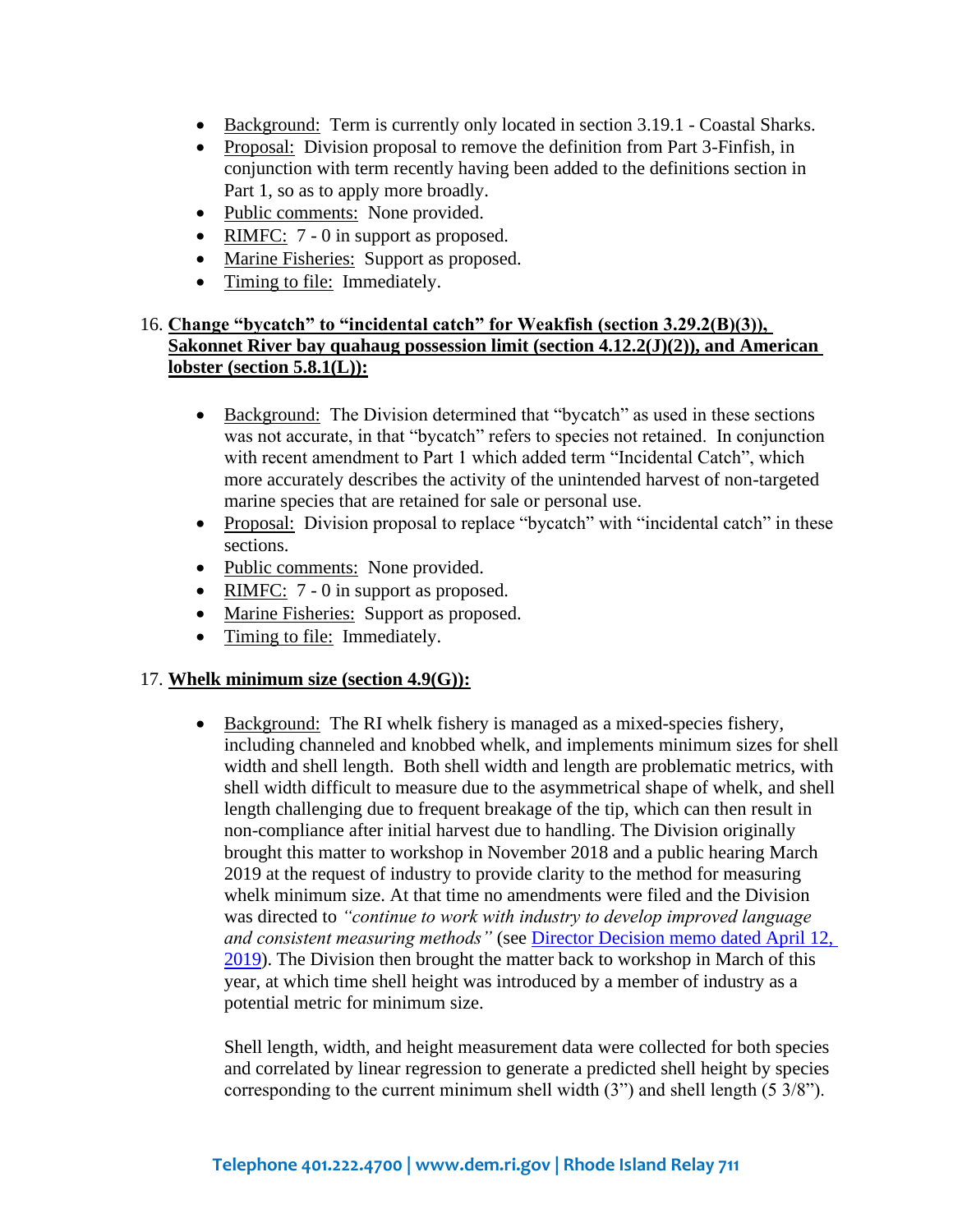This produced shell height predictions of  $2\frac{1}{4}$ " to 2-9/32", with the smaller predicted shell height of 2¼" resulting from the knobbed whelk data. Public comment submitted for the proposed rule out to notice, as well as a recommendation from the Shellfish Advisory Panel, then requested additional analysis to support the equivalent shell height measurement of 2 9/32" proposed by the Division. Upon further analysis, the Division determined that the two species of whelk, channeled and knobbed, have slightly different shell width/shell length/shell height ratios, with knobbed whelk shell height being smaller than the channeled relative to width and length. As the resource is managed as mixed species fishery, the Division concluded that a shell height of  $2\frac{1}{4}$ " would be a more appropriate minimum size, reduced from the minimum size of 2 9/32" as proposed in the noticed rule.

- Proposal: Division proposal to remove length and width as measurement metrics and replace with height.
- Public comments: Two comments provided which questions the minimum height size proposed, and opposed any increase in minimum size.
- RIMFC: 7 0 in support of recommending adoption of the proposed rules to remove both length and width as minimum size measurement metrics for whelk and replace with a minimum shell height of 2¼".
- Marine Fisheries: Support as recommended by the Council.
- Timing to file: Immediately.

# 18. **Clarification of boundary descriptions of Shellfish Management Areas (sections 4.12.2(A) through (V)):**

- Background: Division proposal to add coordinates to area boundaries in light of widespread use of GPS devices on vessels. Over the past year Division staff conducted sites visits of all areas to investigate landmarks currently identified in rule, and proposed amendments to the rule where appropriate to assure consistency with actual field conditions.
- Proposal: Add longitude and latitude coordinates to area boundary descriptions.
- Public comments: None provided.
- RIMFC: 7 0 in support as proposed.
- Marine Fisheries: Support as proposed.
- Timing to file: Immediately.

# 19. **Correct rules for Jonah Crab consistent with the FMP (section 5.11(B)):**

- Background: Current rule provides for a bycatch limit of 1,000 crabs/vessel/day and does not specify there has to be equal poundage of other species, which is inconsistent with the FMP.
- Proposal: Amend rule to address bycatch limit for consistency with the FMP.
- Public comments: None provided.
- RIMFC: 7 0 in support as proposed.
- Marine Fisheries: Support as proposed.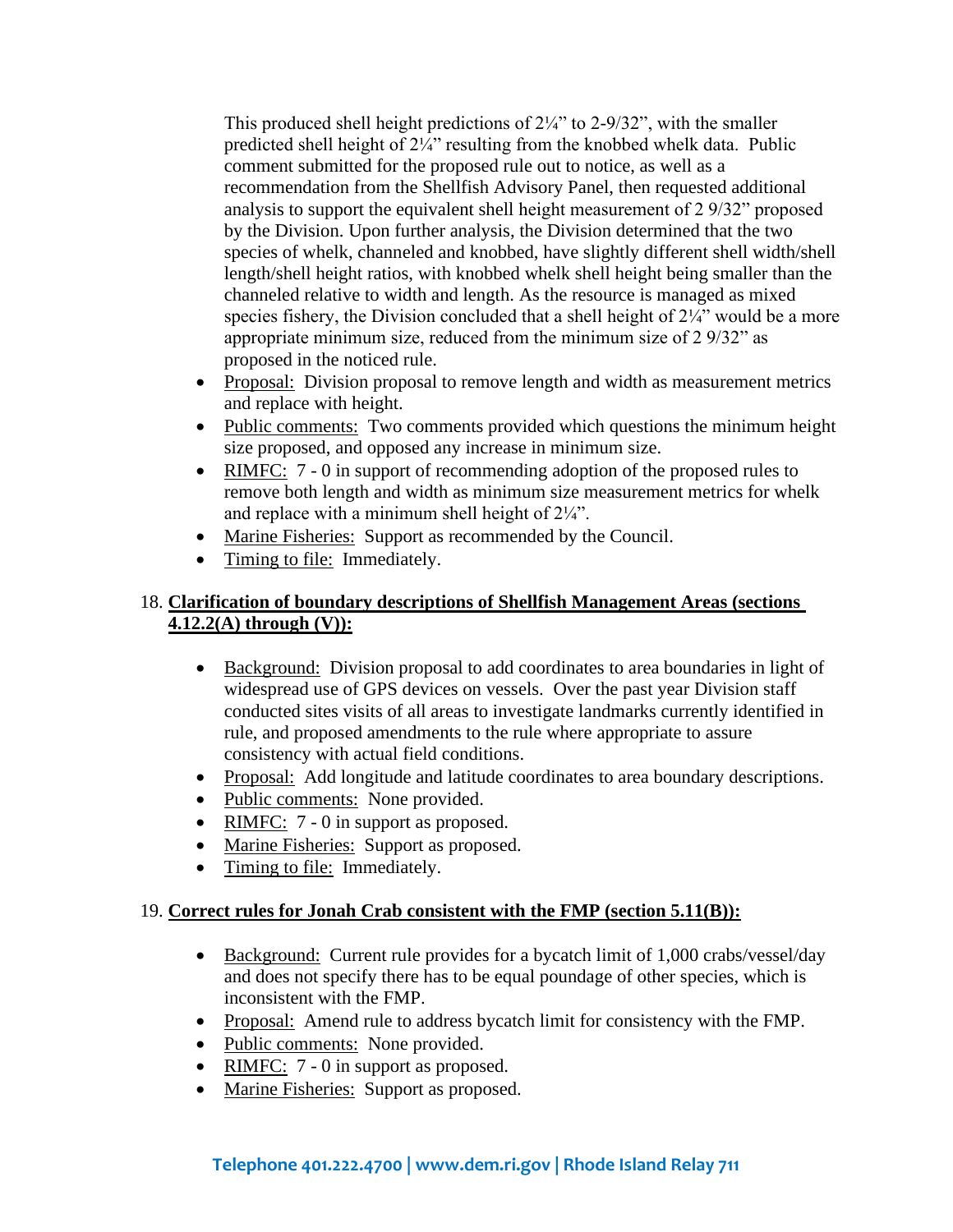• Timing to file: Immediately.

# 20. **Summer Flounder Exemption Certificate:**

- Background:
	- The Summer Flounder Exemption Certificate program was created in 1996 to safeguard the RI Summer Flounder quota for RI residents.
	- There have been no programmatic updates since inception to align the program with management and fishery changes.
	- Closed program does not foster new entrants into fishery that has significantly evolved since the program's inception.
	- The current program does not allow for the flexibility needed by industry.
	- The number of valid certificates is unclear. Many current certificates may be invalid according to rule and need to be reviewed and substantiated.
- Proposal: Phased regulatory approach: Phase 1 to move rule from Part 3 to stand-alone rule (proposed Part 14) and establish a new Certificate renewal process to renew existing valid certificates and identify invalid certificates.
- Public comments: None provided.
- RIMFC: 7 0 in support as proposed.
- Marine Fisheries: Support as proposed.
- Timing to file: Immediately.

# 21. **Foster Cove (Ninigret Pond Shellfish Management Area) shellfish harvest closures (section 4.12.2(M)):**

- Background: Two areas, Foster Cove Northern Closed Area and Foster Cove Eastern Closed Area, were created by rule in December 2014 and closed to the harvest of shellfish to support oyster enhancement work conducted by the Division. These closures expired January 1, 2020.
- Proposal: Division proposal to re-establish closures indefinitely for continued protection of wild oyster broodstock and support restoration efforts.
- Public comments:  $N/A$  (rule is exempt from APA requirements pursuant to R.I. [Gen. Laws § 20-3-4\)](about:blank)
- RIMFC: 7 0 in support of re-establishing the closure until January 1, 2025 with ongoing oyster disease testing.
- Marine Fisheries: Support as recommended by the Council. Data shows that the reefs within the Foster Cove oyster reserves contain a broad size of distribution, with the proportion of legal-size oysters  $> 2X$  greater that areas open to harvest. The Division therefore purports that these areas are functioning as intended, with additional work being scoped for 2020. Since the Division is only enhancing substrate (placing oyster shell to increase habitat for oyster settlement) and is not deploying live oysters, disease testing is not a current component of the enhancement work. In recognition of the Council's recommendation, the Division will conduct disease testing as funding allows.
- Timing to file: Immediately.